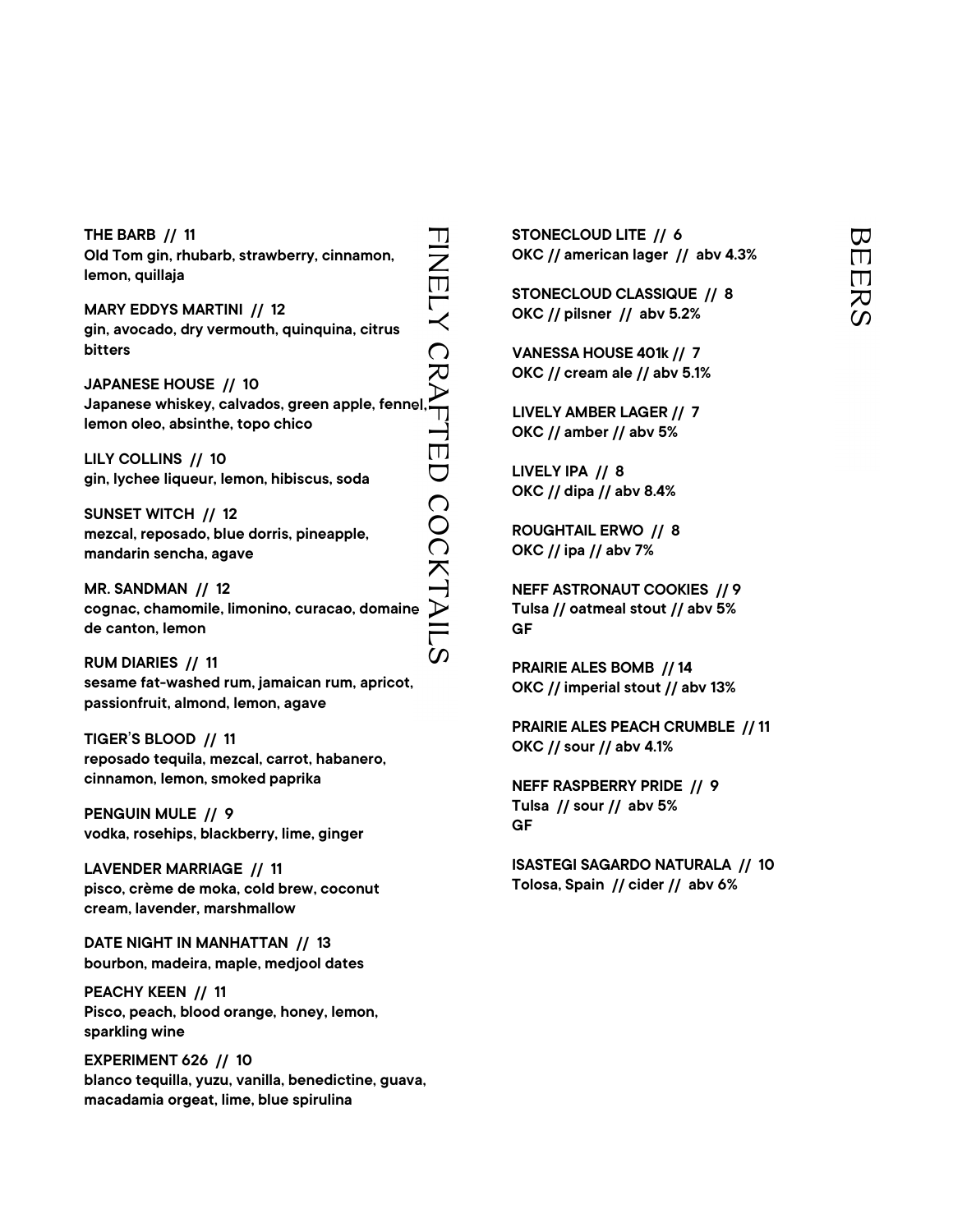"[I]t is the wine that leads me on, the wild wine that sets the wisest man to sing at the top of his lungs, laugh like a fool—it drives the man to dancing… it even tempts him to blurt out stories better never told." ~ Homer "[I]t is the wine that leads me on, the sing at the top of his lungs, laugh<br>even tempts him to blurt out storing<br>GLASS<br>SPARKLING<br>chardonnay Almacita Brut // 10 "[I]t is the wine that leads me on, the<br>sing at the top of his lungs, laugh like<br>even tempts him to blurt out stories<br>GLASS<br>SPARKLING<br>*chardonnay* Almacita Brut // 10<br>Uco Valley, Mendoza, Argentina

chardonnay Almacita Brut // 10 Uco Valley, Mendoza, Argentina

pinot noir Biokult Rosé Secco // 12 Neusiedlersee, Burgenland, Austria

# ROSÉ

pinot noir Day Wines 'Lemonade' 2021 // 11 Willamette Valley, Oregon pinot noir **Day Wines 'Lemonade' 2021 // 11**<br>Willamette Valley, Oregon<br>**ORANGE**<br>f*alanghina* Calcarius Nu Litr 2020 // 12<br>Puglia, Italy<br>WHITE<br>*verdejo* Cantalapiedra 'Lirondo' 2020 // 12<br>Rueda, Spain

# ORANGE

falanghina Calcarius Nu Litr 2020 // 12 Puglia, Italy

verdejo Cantalapiedra 'Lirondo' 2020 // 12 Rueda, Spain

erbaluce Cieck 2020 // 10 Piedmont, Italy

chenin blanc Lourens 'Proefkonyn' 2019 // 14 Swartland, South Africa

sauvignon blanc Lieu Dit 2019 // 13 Santa Ynez, California

chardonnay Presqu'ile 2019 // 12 Santa Barbara, California

# RED

cinsault Craven 2020 // 15 Stellenbosch, South Africa

mencia Guimaro 2019 // 12 Ribeira Sacra, Galicia, Spain

nebbiolo, arneis Luigi Giordano Rosso 2021 // 11 Piedmont, Italy

pinot noir Presqu'ile 2019 // 14 Santa Barbara, California

cab franc Pallus 'Messanges' 2020 // 10 Chinon, Loire Valley, France

montepulciano, cab sauv Montepeloso 2019 // 13 Tuscany, Italy RED<br>
Cinsault Craven 2020 //15<br>
Stellenbosch, South Africa<br>
mencia Guimaro 2019 //12<br>
Ribeira Sacra, Galicia, Spain<br>
mebbiolo, armeis Luigi Giordano Rosso 2021 // 11<br>
Piedmont, Italy<br>
pinot noir Presqu'ile 2019 // 14<br>
Sant

## **SHERRY**

palomino Cesar Florido Fino // 9 Jerez, Spain

## DESSERT

moscato d'asti Elio Perrone 'Sourgal' // 9 Piedmont, Italy

# FORTIFIED

bual RWC Savannah Verdelho Madeira // 12<br>Madeira, Portugal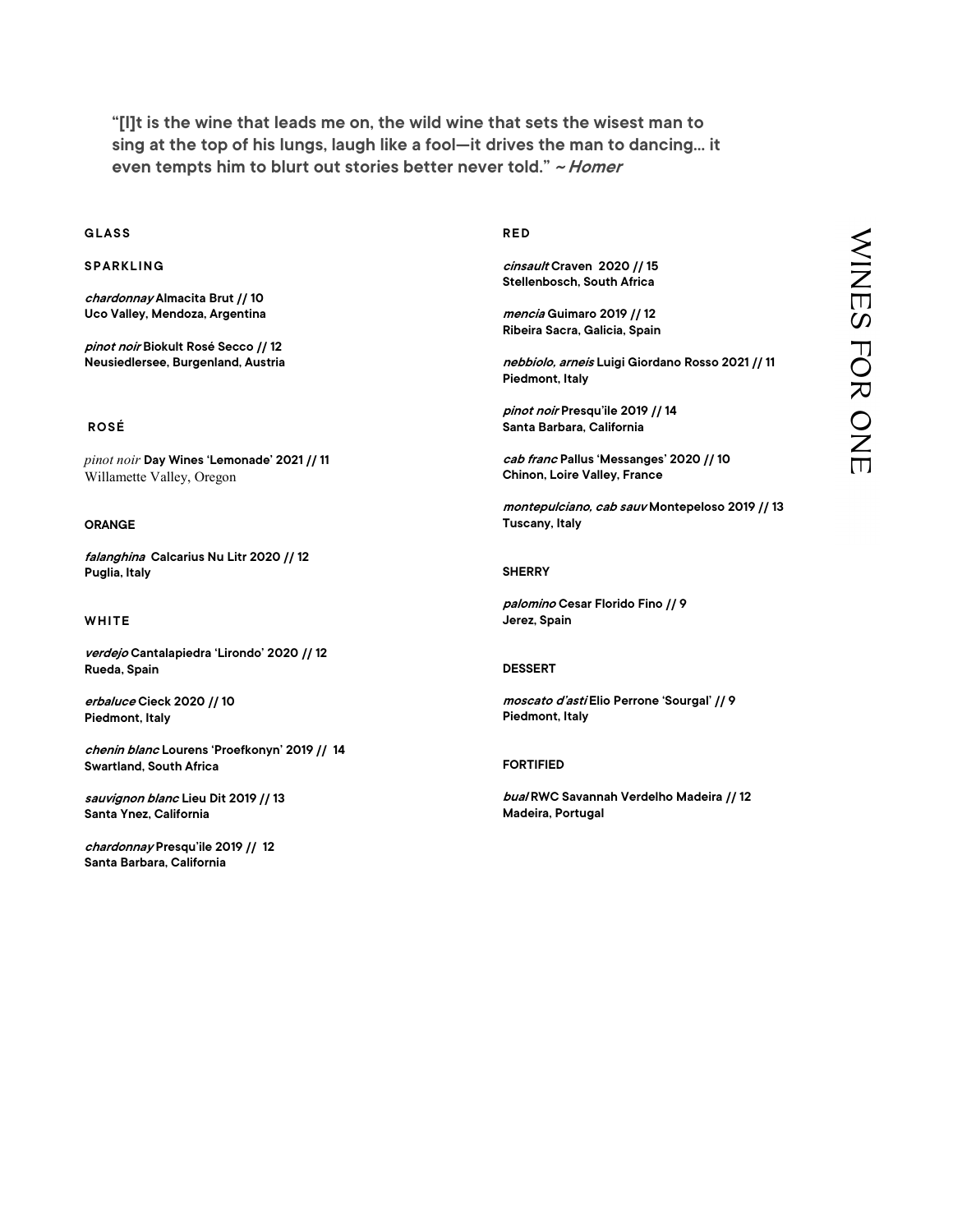"There comes a time in every woman's life when the only thing that helps is a glass of champagne." ~ Bette Davis There comes a time in every woman's life<br>|lass of champagne." ~ *Bette Davis*<br>|<br>|SPARKLING<br>|<br>|Alt Penedes, Spain

xarel-lo, macabeu Anima Mundi Cami dels Xops 2020 // 54 Alt Penedes, Spain

gamay,poulsard Bottex 'La Cueille' // 63 Bugey, France

gruner veltliner Hager Matthias Pet Nat 2019 // 71 Kamptal, Austria

p. meunier,chardonnay,p. noir L. Aubry 1er Cru // 123 Montagne de Reims, Champagne, France

cabernet sauvignon Mas de Daumas Gassac Frizant Rosé // 72 Languedoc, France

pinot noir, chardonnay Paul Bara Bouzy Rosé // 166 Montagne de Reims, Champagne, France

chardonnay Pierre Gimmonet Blanc de Blanc 1er Cru // 144 Cote des Blancs, Champagne, France

chardonnay P. Peters 'Les Chetillons' Blanc 2014 // 320 Cote des Blancs, Champagne, France

xarel-lo, macabeo Raventos I Blanc de Nit 2018 // 71 Conca Del Riu Anoia, Spain

pinot noir Savart l'ouverture Brut 1er Cru // 147 Montagne de Reims, Champagne, France

pinot noir, chardonnay Schramsberg Blanc de Noir 2017 // 105 North Coast, California

chenin blanc Sorelle Bronca Prosecco di Valdobbiadene // 56 glera, Italy

# ROSÉ

tibouren Clos Cibonne 2020 // 68 Provence, France

mourvedre,grenache,cinsault Gros Noré Bandol 2020 // 90 Provence, France

garnacha, tempranilo Lopez de Heredia Tondonia 2011 // 98 Rioa, Spain

# ORANGE

p. gris, welschriesling Kobal Bajta Belo 2019 // 56 Lower Styria, Slovenia

falanghina Calcarius Nu Litr 2020 // 68 Puglia, Italy

# WHITE

s. blanc Blanchet Pouilly-Fumé 'Silice' 2019 // 74 Loire Valley, France

s. blanc Bodkin 'The Victor's Spoils' 2020 // 40 Sonoma County, California

sauvignon blanc Lieu Dit 2019 // 50 Santa Ynez Valley, California

sauvignon blanc Patrick Noel 2020 // 85 Sancerre, Loire Valley, France

riesling Loewen 2018 // 58 Mosel, Germany

riesling Ostertag 'Les Jardins' 2016 // 78 Alsace, France

riesling Ovum Rare Form 'Deep End' 2020 // 106 Willamette Valley, Oregon WHITE<br>
S. *blanc* Blanchet Pouilly-Fumé 'Silice' 2019 // 74<br>
S. *blanc* Bodkin 'The Victor's Spoils' 2020 // 40<br>
Sonoma County, California<br>
Sonoma County, California<br>
Sonoma County, California<br>
Sanyignon blanc Lieu Dit 201

chenin blanc Huet Le Haut Lieu 2019// 91 Vouvray, Loire Valley, France

chenin blanc Hureau 'Argile' 2015 // 68 Vouvray, Loire Valley, France

chenin blanc Haarmeyer 'St. Rey' 2019 // 43 Clarksburg, California

chardonnay I. Brand Escolle Vyd. 2018 // 73 Santa Lucia Highlands, California

chardonnay Mount Eden Estate 2015 // 122 Santa Cruz Mountain, California

chardonnay Moreau-Naudet 2018 // 114 Chablis, France

chardonnay Presqu'ile 2019 // 46 Santa Barbara, California

chardonnay Remoissenet 2017 // 90 Burgundy, France

chardonnay Sandhi 2019 // 56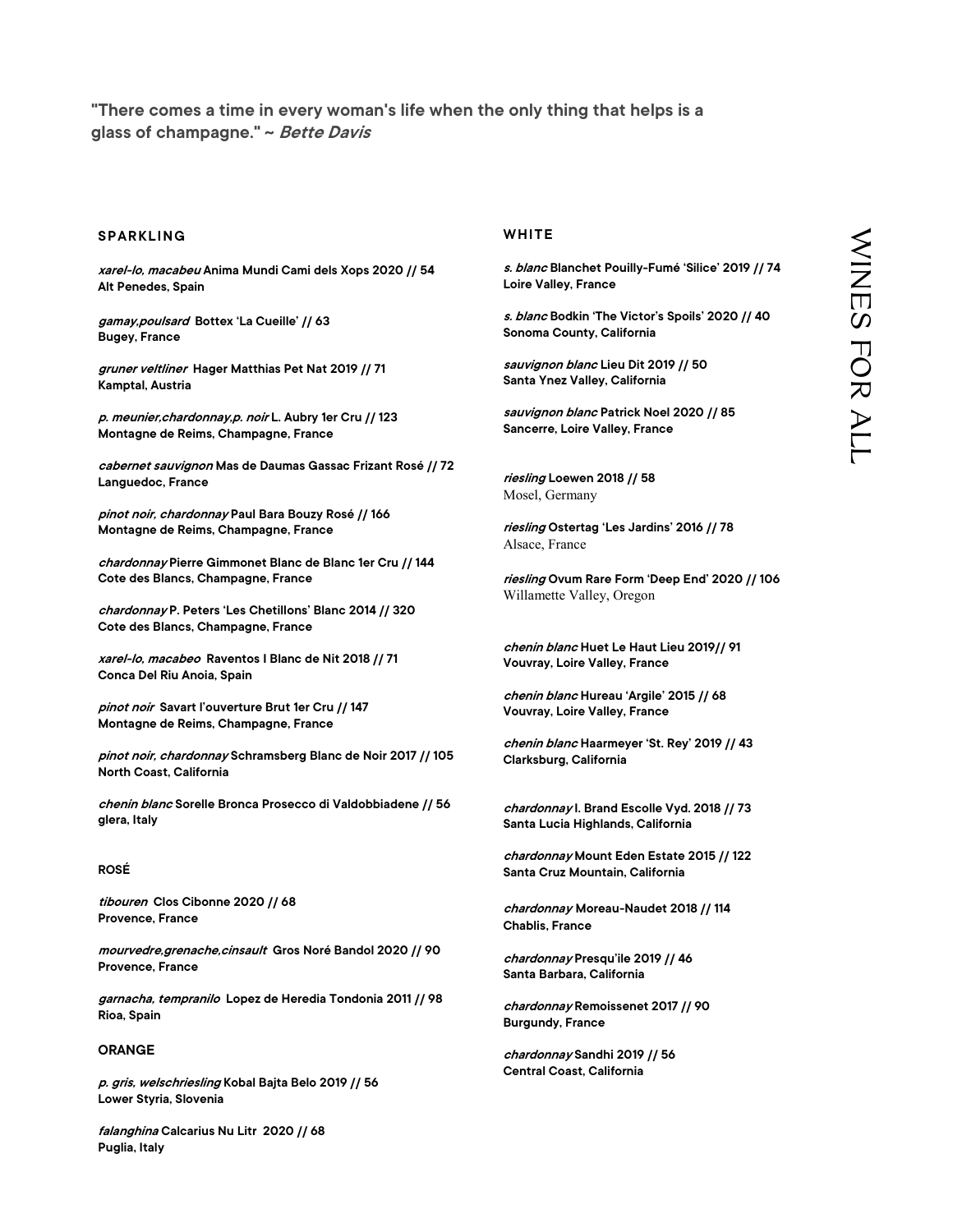# "A bottle of wine contains more philosophy than all the books in the world." ~ Louis Pasteur "A bottle of wine contains more philosop<br>world." *~ Louis Pasteur*<br>WHITE (cont)<br>*hondarribi zuri* Ameztoi 2020 // 54<br>Getariako Txakolina, Spain

hondarribi zuri Ameztoi 2020 // 54 Getariako Txakolina, Spain

carricante Biondi 'Outis' 2017 // 76 Etna, Sicily, Italy

riesling blend Albert Boxler Edelzwicker 2018 // 71 Alsace, France

clairette blanche Craven 2017 // 58 Stellenbosch, South Africa

pinot gris Eyrie 2019 // 60 Willamette Valley, Oregon

furmint Királyudvar 2017 // 60 Tokaj, Hungary

viura, malvasia R. Lopez de Heredia 'Tondonia' 2010 // 115 Rioja, Spain

savagnin Yetti & The Kokonut 'Mt. Savagnin' 2018 // 94 McLaren Vale, Australia

albariño Zarate 2019 // 54 Rias Baixas, Spain

# **RED**

carignan Birichino 'Car Car Glou Glou' 2021 // 64 Lodi, California

gamay, pinot noir Chevillon Passetoutgrain 2018 // 99 Burgundy, France

gamay Guy Breton 2020 // 103 Morgon, Beaujolais, France

trousseau blend Jolie Laide 'Dans le Vide' 2021 // 92 Morgon, Beaujolais, France

pinot noir, trousseau Pelican 'Trois Cepages' 2017 // 114 Jura, France

counoise Railsback Freres 2020 // 86 Santa Ynez Valley, California

pinot noir Day Wines Johan Vyd. 2017 // 94 Van Duzer Corridor, Oregon

pinot noir Failla 2019 // 100 Sonoma, California

pinot noir Frederic Magnien 2018 // 80 Burgundy, France

pinot noir Hirsch Bohan-Dillon 2019 // 98 Sonoma Coast, California

# RED (cont)

pinot noir Matt Taylor Komorebi Vyd. 2016 // 190 West Sonoma Coast, California

pinot noir Michel Vattan Sancerre B-C 2018 // 69 Loire Valley, France

pinot noir Montsecano 'Refugio' 2019 // 56 Casablanca Valley, Chile

cabernet franc Hureau 'Tuffe' 2018 // 60 Saumur, Loire Valley, France

cabernet franc Domaine Joguet Cuvée Terroir 2018 // 66 Chinon, Loire Valley, France RED (cont)<br>
Santa Ray Matt Taylor Komerebi Vyd. 2016 // 190<br>
West Sonoma Coast, California<br>
Wiest Sonoma Coast, California<br>
Coire Valley, France<br>
Coire Valley, France<br>
Coire Valley, France<br>
Santa Valley, Chile<br>
Coire Valle

cabernet franc Lieu Dit 2019 // 75 Santa Ynez Valley, California

cabernet franc Dom. Du Pallus 'Messanges' 2019 // 47 Chinon, Loire Valley, France

nebbiolo Castello di Verduno Monvigliero 2011 // 202 Barolo, Piedmont, Italy

nebbiolo Luigi Giordano Montstefano 2015 // 136 Barbaresco, Piedmont, Italy

nebbiolo Trediberri Langhe 2020 // 66 Piedmont, Italy

g-s-m Jolie-Laide Shake Ridge Vnyd' 2018 // 90 Amador County, California

grenache blend Mas De Gourgonnier 2018 // 68 Provence, France

grenache Ochota Barrels 'The Green Room' 2020 // 88 McClaren Vale, Australia

syrah Arnot-Roberts 2019 // 92 Sonoma Coast, California

syrah Faury 2019 // 90 St. Joseph, N. Rhone Valley, France

syrah Gilles-Robin 'Papillon' 2019 // 70 Crozes-Hermitage, N. Rhone Valley, France

syrah Pax 2018 // 80 North Coast, California

s*yrah* Presqu'ile 2018 // 53<br>Santa Barbara, California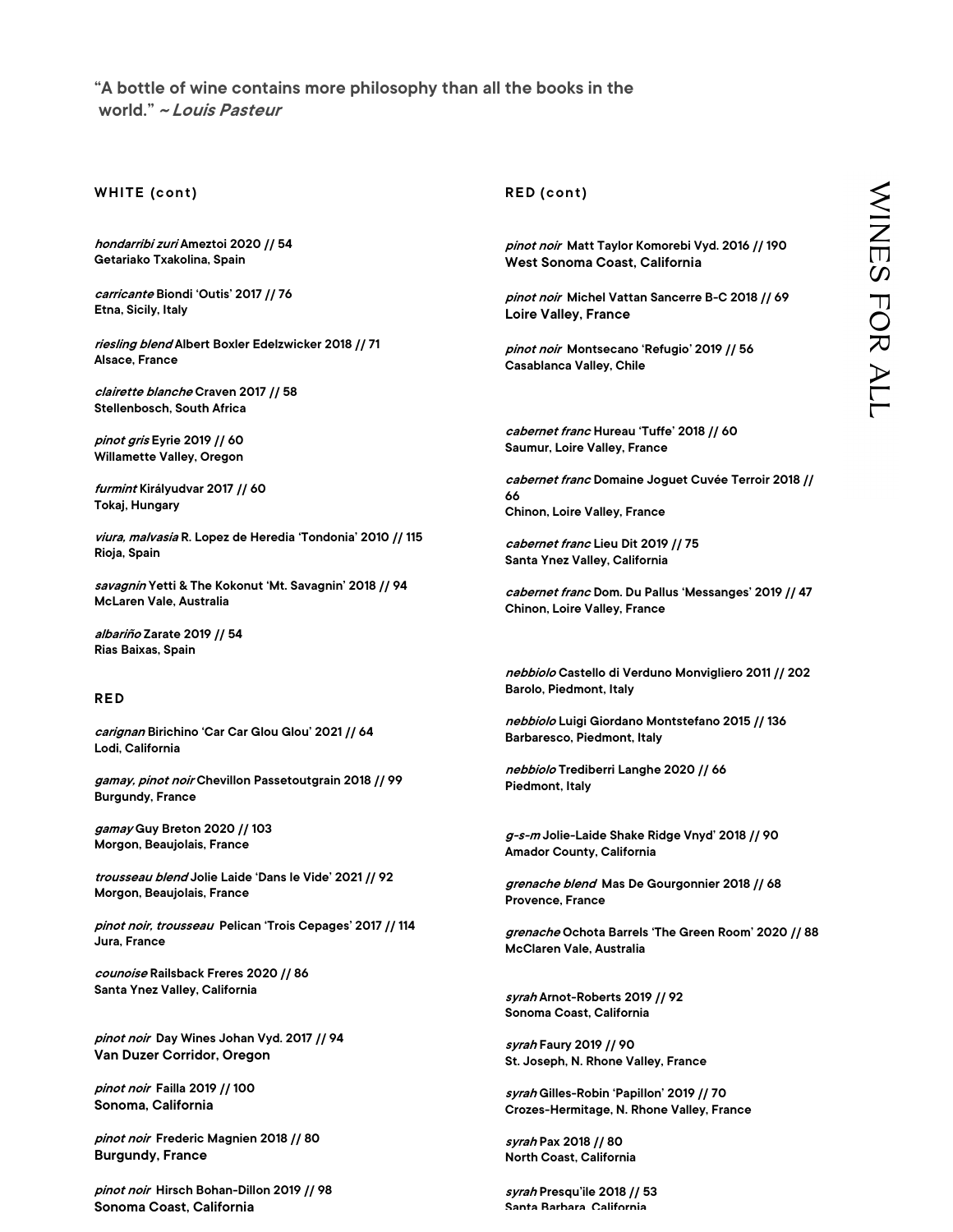"Wine makes every meal an occasion, every table more elegant, every day more civilized." ~André Simon "Wine makes every meal an occasio<br>every day more civilized." ~*André S*<br>RED<br>*merlot, cab franc* Ashes and Diamonds 2017 // 21<br>Napa Valley, California

merlot, cab franc Ashes and Diamonds 2017 // 210 Napa Valley, California

merlot, cab franc Beauséjour Puisseguin 2018 // 96 St. Emilion, Bordeaux, France

cabernet sauvignon BloodRoot 2018 // 82 Napa Valley, California

cabernet sauvignon La Closerie des Eyrins 2016 // 106 Margaux, Bordeaux, France

cab sauv, merlot, syrah Hedges Red Mtn. 2018 // 74 Columbia Valley, Washington

New York (m), distinguish the main of the state of the state of the state of the state of the state of the state of the state of the state of the state of the state of the state of the state of the state of the state of t cab sauv, montepulciano Montepeloso 'A Quo' 2019 // 59 Maremma, Tuscany, Italy

cabernet sauvignon Mount Eden Estate 2011 // 260 Santa Cruz Mountains, California

cabernet sauvignon Le P'tit Paysan 2019 // 55 Central Coast, California

cab sauv Quinta do Poco do Lobo 1994 // 127 Beiras, Portugal

# RED (cont)

tannat, *c. franc, cab sauv* Arretxea Rouge 2019 // 84<br>
Irouleguy, France<br> *zinfande*/Bedrock Old Vine 2017 // 80<br>
Mendocino County, California<br> *blaufrankisch* Preisinger 'Fruit Loops' 2020 // 90<br>
Meusiedlersee, Burgenlan Irouleguy, France

zinfande/Bedrock Old Vine 2017 // 80 Mendocino County, California

blaufrankisch Preisinger 'Fruit Loops' 2020 // 90 Neusiedlersee, Burgenland, Austria

garnacha tintorera Envinate'Albahra' 2019 // 59 Vino de Mesa, Spain

nerello mascalese Girolamo Russo 'A Rina 2018 // 89 Etna, Sicily, Italy

kekfrankos Hegyi-Kalo Oroksegul 2018 // 77 Szomolya, Hungary

ruche La Miraja 2020 // 64 Piedmont, Italy

nero d'avola Martha Stoumen 2018 // 58 Mendocino, California

tempranillo R. Lopez de Heredia 'Cubillo' 2012 // 77 Vino de Mesa, Spain

mourvèdre Tempier Rouge 2014 // 110 Bandol, Provence, France

mourvèdre Terrebrune Rouge 2006 // 125 Bandol, Provence, France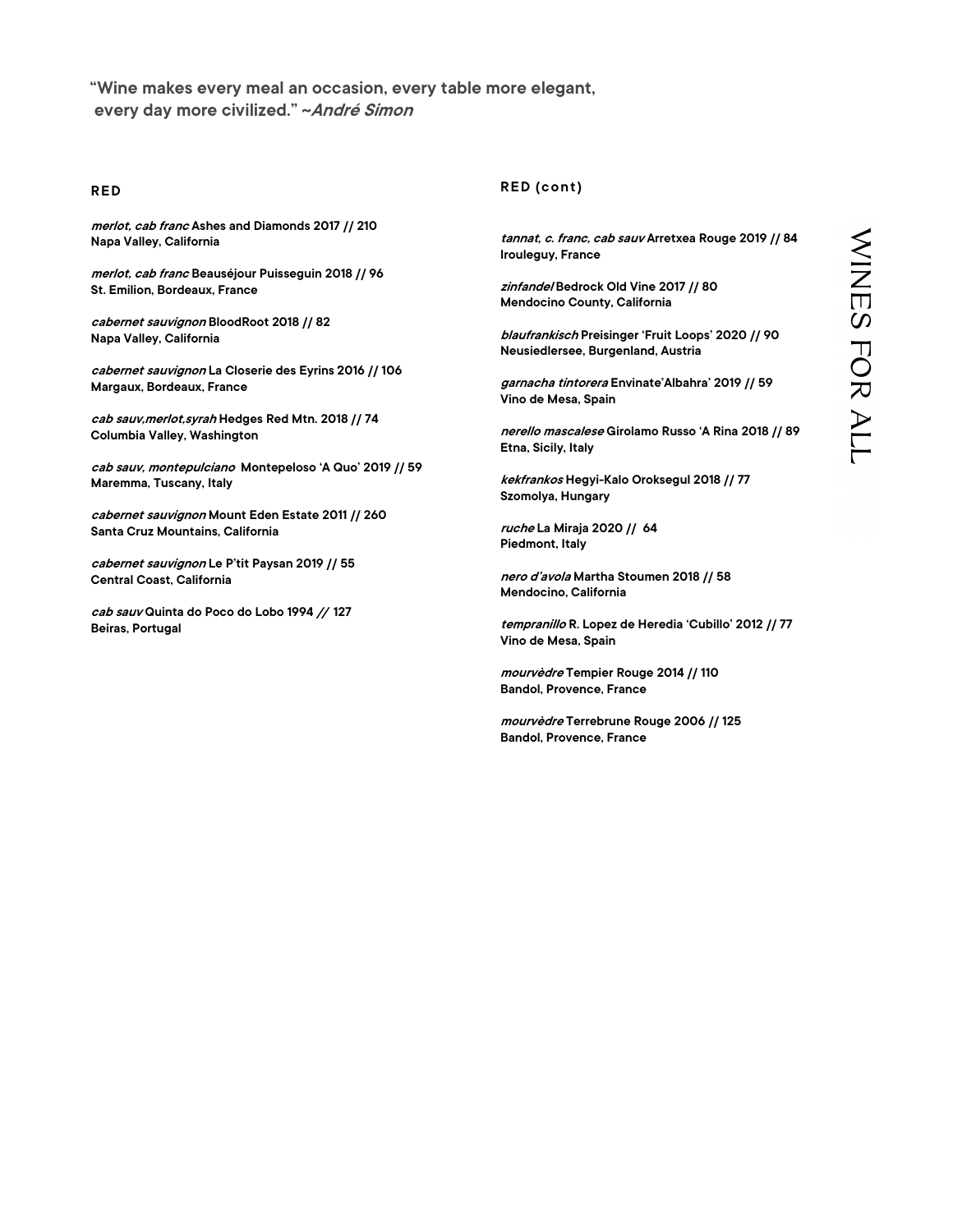"I shall drink no wine before it's time! OK, it's time." ~Groucho Marx

# BY THE GLASS POURS

# **SPARKLING**

pinot noir, chardonnay Schramsberg Blanc de Noirs 2017 // 20 North Coast, California

# **WHITE**

chardonnay Stag's Leap Wine Cellars 'Karia' 2019// 21 Napa Valley, California

RED

cabernet sauvignon Martin Ray Diamond Mtn. 2019 // 25 Napa Valley, California

Champagne

# FOR THE TABLE

chardonnay, p. noir, p. meunier Perrier-Jouet Grand Brut // 142 Champagne, France

pinot noir, chardonnay Philipponnat Royale Reserve Brut // 160 Champagne, France

White

sauvignon blanc Hourglass 2020 // 96 Calistoga, Napa Valley

chardonnay Shafer Red Shoulder Ranch 2019 // 128 Carneros, Napa Valley, California

Red

pinot noir Merry Edwards 2019 // 142 Russian River, California

cabernet sauvignon Freemark Abbey 2017 // 126 Napa Valley, California

cabernet sauvignon Shafer 'One Point Five' 2018 // 200 Napa Valley, California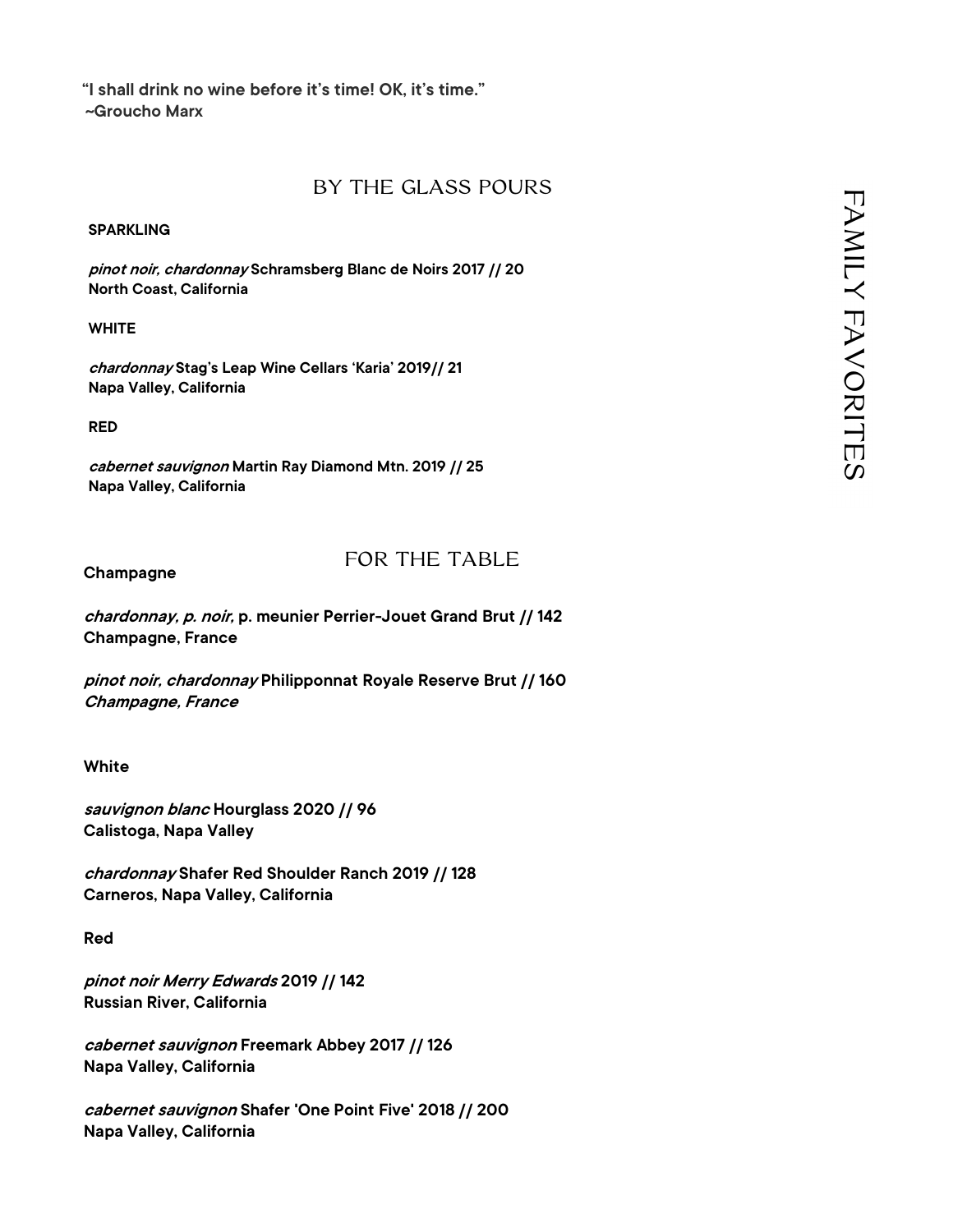# AGAVE

123 Tequila Blanco // 15 123 Tequila Reposado // 16 123 Tequila Anejo // 20 123 Tequila Diablito Extra Anejo // 35 Ayate Reposado Tequila // 18 Cascahuin Tahona // 16 Cimarron Blanco // 7 Cimarron Reposado // 7 Clase Azul Plata Tequila // 17 Clase Azul Reposado Tequila // 21 Cuentacuentos Coyote Mezcal // 25 Del Maguey Vida Mezcal // 10 Fuenteseca Blanco Tequila '18 // 28 Fuenteseca Anejo Reserva '05 Tequila // 74 Herradura Ultra // 18 Leyendas Guerrero-Cupreata Ancho Mezcal // 21 Leyendas Oaxaca Tobala Mezcal // 24 Leyendas San Luis Potosi Verde Mezcal // 13 Mal Bien Espadin Mezcal // 10 Mal Bien Green Tape Isidro Rodriguez Mezcal // 17 Mal Bien Green Tape Victor + Emanuel Mezcal // 20 Mexicat Raicilla // 14 Patron Silver // 14 Peloton De La Muerte Mezcal // 9 Rayu Espadin Mezcal // 10 Real Minero Espadin Mezcal // 27 Tapatio Blanco // 9 Tapatio Reposado // 11 Tapatio 110 Proof // Xicaru Mezcal Joven // 9

# AMARO

Amaro Nonino // 12 Averna // 9 Branca Menta // 8 China-China // 10 Cynar // 7 Cynar 70 // 8 Fernet Berto // 8 Fernet Branca // 8 Tempus Fugit Gran Classico // 9

# AROMATIZED WINES 3oz

Carpano Antica // 15 Cocchi Americano Bianco // 8 Cocchi Vermouth di Torino // 8 Dolin Vermouth Blanc // 7 Dolin Vermouth Dry // 6 La Pivon Vermouth Blanco // 12 Lillet Rosé // 10

# BRANDY

Copper & Kings American Brandy // 10 Copper & Kings Butchertown Brandy // 15 Larressingle XO Armagnac // 18 Pisco Logia Quebranta // 8 Remy Martin VSOP Cognac // 12 Pére Magliore VS Calvados // 12  $P$   $=$   $\frac{1}{2}$   $\frac{1}{2}$   $\frac{1}{2}$   $\frac{1}{2}$   $\frac{1}{2}$   $\frac{1}{2}$   $\frac{1}{2}$   $\frac{1}{2}$   $\frac{1}{2}$   $\frac{1}{2}$   $\frac{1}{2}$   $\frac{1}{2}$   $\frac{1}{2}$   $\frac{1}{2}$   $\frac{1}{2}$   $\frac{1}{2}$   $\frac{1}{2}$   $\frac{1}{2}$   $\frac{1}{2}$   $\frac{1}{2}$   $\frac{1}{2}$   $\frac$ 

CANE<br>Appleton Estate // 8<br>Bacardi Superior // 7<br>Barbancourt Rhum 3 Star // 8<br>Dakabend Rhum // 10 Appleton Estate // 8 Bacardi Superior // 7 Barbancourt Rhum 3 Star // 8 Dakabend Rhum // 10 Gosling's Black Seal // 7 Leblon Cachaca // 8 Malibu Coconut // 7 Novo Fogo Sliver Cachaca // 9 Plantation 3 Star // 7 Plantation Dark // 8 Plantation Pineapple // 8 Plantation O.F.T.D. // 8 Sailor Jerry // 8 Two James Doctor Bird // 8 Leblon Cachaca // 8<br>Malibu Coconut // 7<br>Novo Fogo Sliver Cachaca // 9<br>Plantation 3 Star // 7<br>Plantation Dark // 8<br>Plantation Dineapple // 8<br>Plantation O.F.T.D. // 8<br>Sailor Jerry // 8<br>Two James Doctor Bird // 8<br>GIN<br>Aviation

Aviation // 10 BCN Barcelona // 11 Bombay Sapphire // 9 Boomsma Young Genever // 8 Chase Great British gin // 11 Garden Club Gin // 8 Hayman's London Dry // 7 Hayman's Old Tom // 8 Hayman's Sloe Gin // 8 Hendrick's // 11 Mahon // 11 Monkey 47 Schwarzwald Gin // 15 New Amsterdam // 7 Plymouth // 10 Principe de los Apostoles // 10 Tanqueray // 8 The Botanist Islay Gin // 11 Tom's Town McElroy's Corruption // 9 Uncle Val's Botanical // 9 Uncle Val's Peppered // 9 CANE<br>
CANE<br>
Appleton Estate // 8<br>
Bacardi Superior // 7<br>
Bacardi Superior // 7<br>
Cacing is Black Seal // 7<br>
Cacing Silack Seal // 7<br>
Lebion Cachaca // 8<br>
Lebion Cachaca // 8<br>
Maiou Coconut // 7<br>
Plantation Dats // 7<br>
Plant

# NEUTRAL SPIRITS

Belvedere // 8 Crystal Head // 12 Garden Club Vodka // 7 Garden Club Spiced CitrusVodka // 7 Grey Goose // 9 Ketel One // 8 Ketel One Orange // 8 Ocean Vodka // 8 Prairie Wolf Vodka // 7 Stolichnaya // 8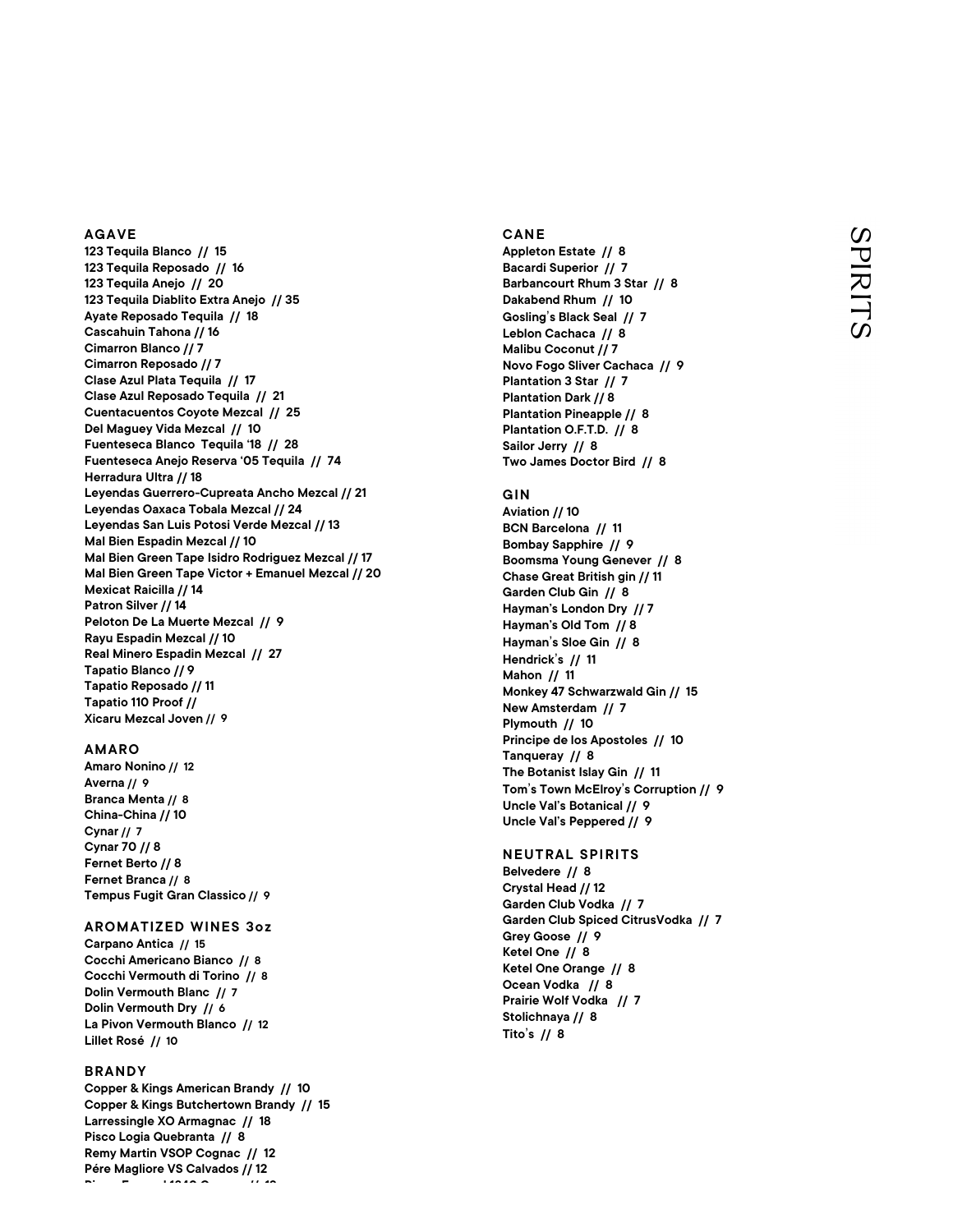AMERICAN WHISKIES<br>Barrell Whiskey Infinite Barrel Project // 15<br>Bernheim Wheat Whiskey // 10<br>Gentleman Jack // 10<br>High West Campfire // 18 Barrell Whiskey Infinite Barrel Project // 15 Bernheim Wheat Whiskey // 10 Gentleman Jack // 10 High West Campfire // 18 J Rieger's // 12 Jack Daniel's // 8 Jack Daniel's Heritage Barrel 2019 // 18 Jack Daniel's Single Barrel Select // 15 Little Book Blended Whiskey // 18 Michter's us\*1 American Whiskey // 14 Peg Leg Porker 8 year // 12 Union Horse Long Shot White Whiskey // 7 High West Campfire // 18<br>J Rieger's // 12<br>Jack Daniel's // 8<br>Jack Daniel's Heritage Barrel 2019 // 18<br>Jack Daniel's Heritage Barrel 2019 // 18<br>Little Book Blended Whiskey // 18<br>Michter's us\*1 American Whiskey // 14<br>Peg Leg

21c Private Release Barrell Craft Spirits B16i 120.48˚ // 25 1792 Small Batch // 10 1792 Single Barrel // 13 Angel's Envy Bourbon // 16 Baker's 7yr // 18 Baker's 13yr Single Barrel 107° // 20 Barrell Craft Spirits Batch 017 // 24 Barrell Craft Spirits Batch 018 // 24 Barrell Craft Spirits Dovetail // 24 Basil Hayden's 10yr // 22 Blanton's Single Barrel // 25 Booker's 2018-04 128° // 20 Booker's 2019-01 125.9° // 20 Breckenridge // 12 Buffalo Trace // 9 Cooper's Craft // 8 Eagle Rare Single Barrel // 13 E.H. Taylor Small Batch // 14 Elijah Craig Small Batch // 9 Elijah Craig Barrel Proof A119 135.2° // 20 Elijah Craig Barrel Proof B519 122.2° // 20 Evan Williams Single Barrel 2010 // 10 Evan Williams Single Barrel 2011 // 10

BOURBON (cont)<br>Four Roses Yellow Label // 7<br>Four Roses Small Batch // 12<br>Four Roses Single Barrel // 14<br>Henry McKenna 10yr // 15 BOURBON (cont)<br>Four Roses Yellow Label // 7<br>Four Roses Small Batch // 12<br>Four Roses Single Barrel // 14<br>Henry McKenna 10yr // 15<br>Jefferson's Ocean Voyage #14 // 22<br>The Marty McKenna 10yr // 15 Four Roses Small Batch // 12 Four Roses Single Barrel // 14 Henry McKenna 10yr // 15 Jefferson's Ocean Voyage #14 // 22 Jefferson's Ocean Voyage #17 // 18 Jefferson's Ocean Wheated Voyage #19 // 18 Jefferson's Reserve // 15 Knob Creek Small Batch // 9 Knob Creek 9yr Single Barrel Reserve 120pf // 12 Knob Creek 2001 Small Batch // 30 Larceny Small Batch // 9 Little Book Bourbon 122.6° // 24 Maker's Mark // 8 Maker's Mark 46 // 12 Maker's Mark RC6 108.2° // 16 Michter's US\*1 Small Batch // 14 Michter's 10yr Single Barrel // 35 Noah's Mill // 15 Old Bardstown // 8 Old Forester 86 // 7 Old Forester Signature // 8 Old Forester 1870 Original Batch // 14 Old Forester 1897 BIB // 14 Old Forester 1920 Prohibition Style // 16 Old Forester Statesman // 15 Old Grand-Dad 114 // 10 Old Grand-Dad Bonded // 8 Rowan's Creek // 13 Russell's Reserve 10yr // 11 Russell's Reserve Single Barrel // 14 Same Old Moses // 15 Stagg Jr 128˚. // 15 Stellum Bourbon // 14 Tom's Town Pendergast's Royal Gold // 14 Weller Special Reserve 7yr // 8 Wild Turkey 81° // 7 Wild Turkey 101° // 8 Wild Turkey Longbranch // 12 Wild Turkey Rare Breed // 15 Wilderness Trail 6yr BIB // 20 Willett Pot Still Reserve // 15 Woodford Reserve // 12 Woodford Reserve Double Oaked // 16<br>Woodford MC Chocolate Malted Rye Bourbon // 27 BOURBON (cont)<br>
Bour Roses Yellow Label // 7<br>
Four Roses Yellow Label // 7<br>
Four Roses Small Battrel // 14<br>
Herry McKenna foyr // 15<br>
Herry McKenna foyr // 15<br>
Jefferson's Ocean Voyage #14 // 22<br>
Jefferson's Ocean Woyage